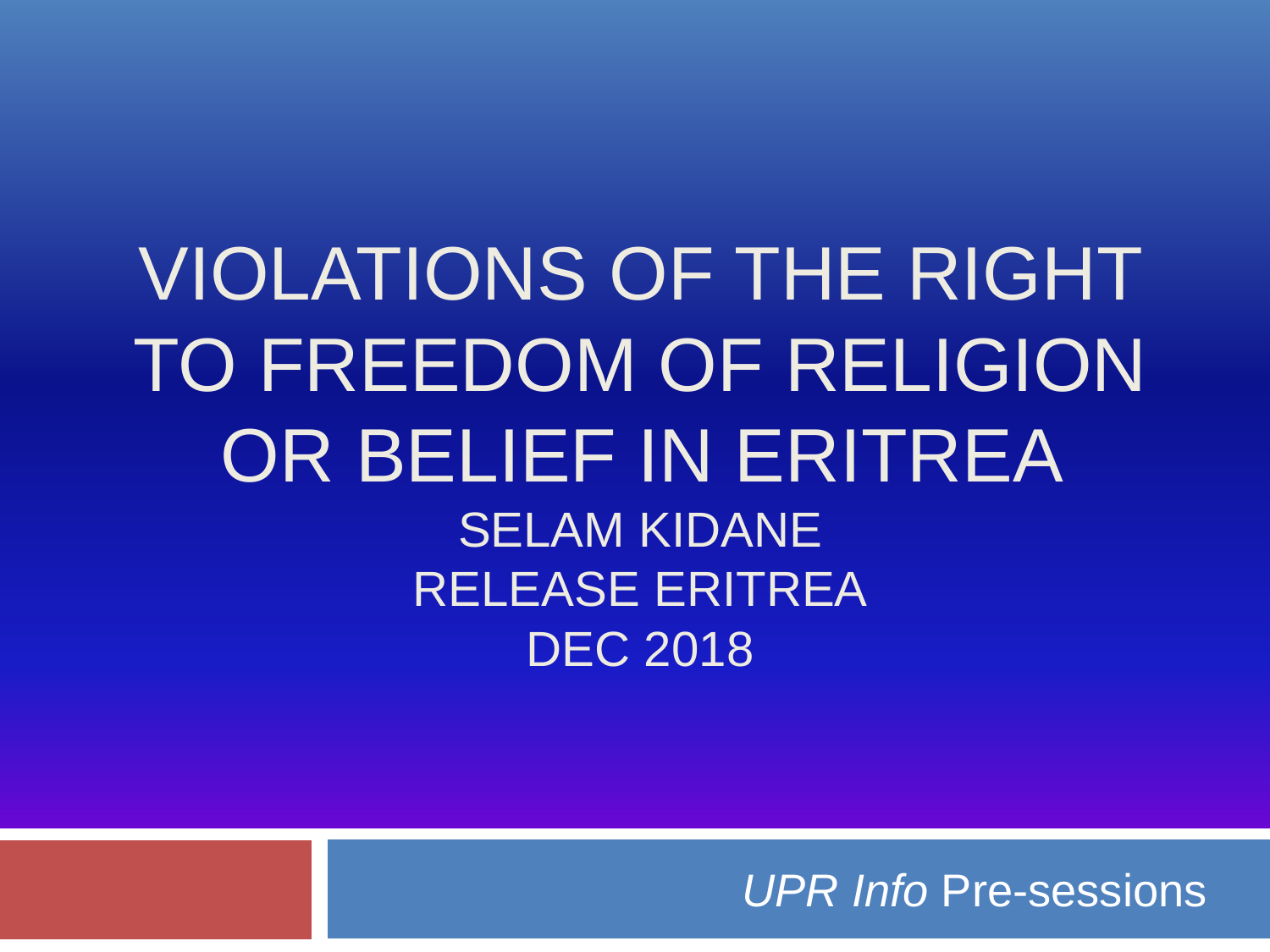## Reecommendations from the second UPR

During the second UPR cycle Eritrea accepted recommendations from:

✓ Canada ✓ Romania Japan

Regarding:

- 1. The need to guarantee freedom of religion or belief
- 2. Ensuring the rights of religious minorities
- 3. Protect religious communities from persecution.

Assessment:

- ➢ Eritrea has a long standing open policy of "not allowing" religious groups that the government deems as "fundamentalist". These includes groups like the Baptists, Methodists, Seventh Day Adventists etc. In fact only groups belonging to Catholic, Lutheran, Orthodox and Islam are allowed. The groups that are sanctioned also face pressure and hostility
- ➢ During the reporting period open persecution of unsanctioned groups and extreme hostility to all religions was prevalent
- ➢ This presentation is drawn out from a wider submission from our consortium of three organisations that will be listed at the end of the presentation.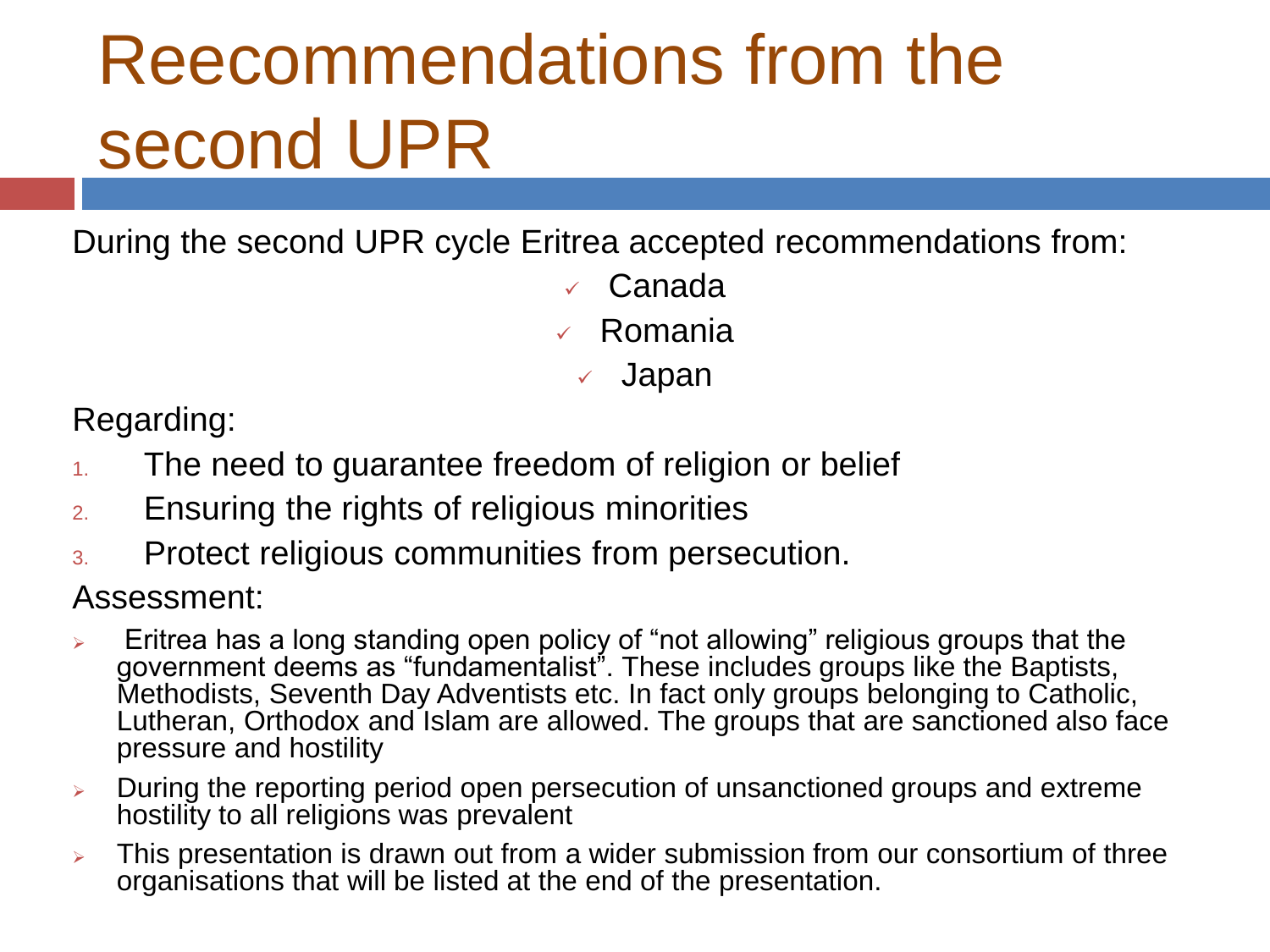## Updates on 'unsanctioned' Christian groups

- ➢ Currently it is believed that there are at least 400 Christians from non-sanctioned churches in detention.
- ➢ Of these long-term prisoners having been in detention since 2004.
- ➢ The latest arrests took place in the summer of 2018 where a group of Christians were arrested for welcoming an Ethiopian evangelist who arrived with the first flight following the Ethio-Eritrean peace deal.
- ➢ There have also been reports of deaths in prison as a result of torture and denial of medical care.
- ➢ Fikadu Debesay, a mother of four, was detained in May 2017 during a house raid in Adi Quala. By August, following severe mistreatment, and delayed medical assistance, she died in Metkel Abiyot, a desert camp in the Northern Red Sea Region.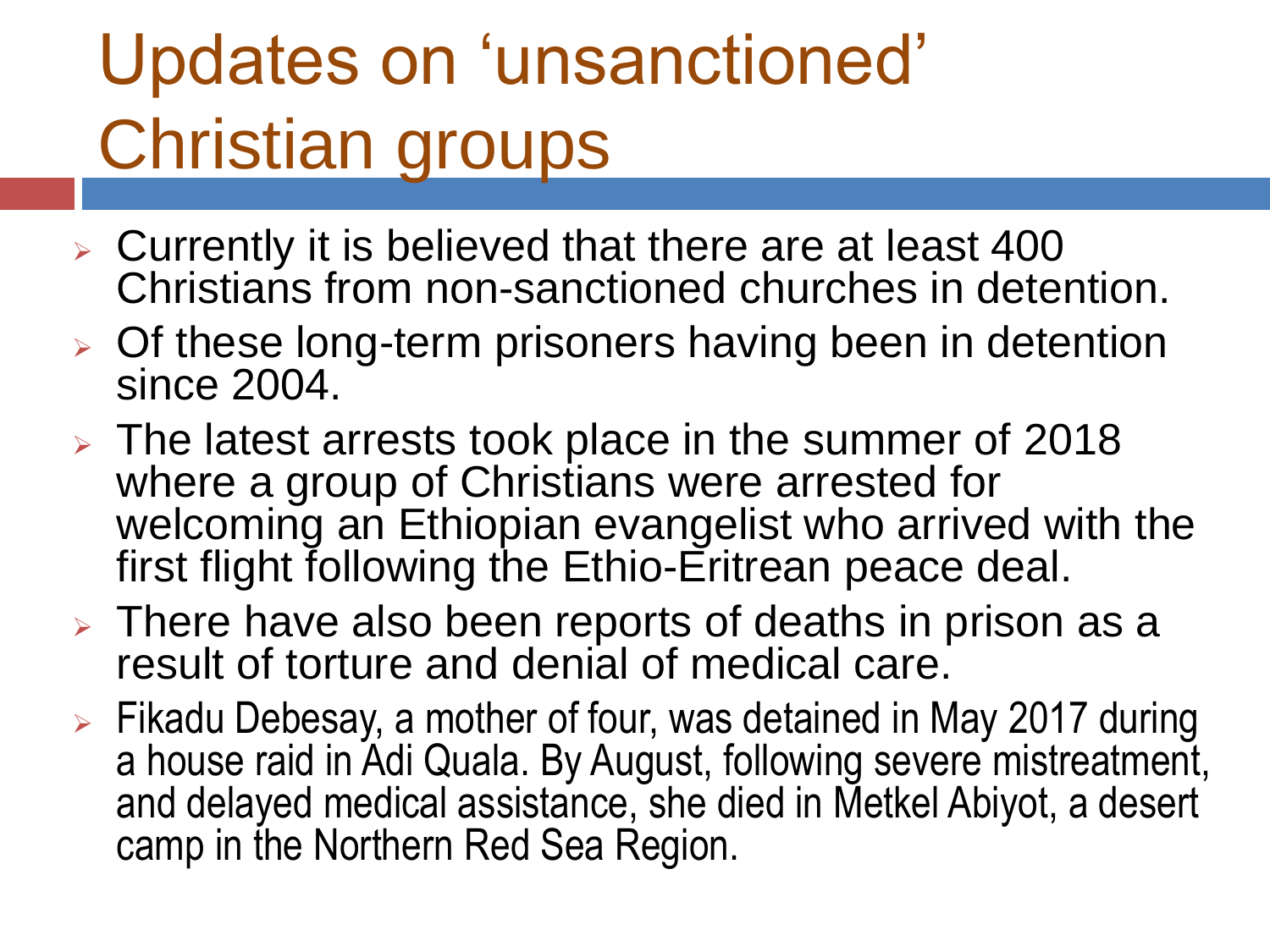## Updates: Jehovah's Witnesses

- ➢ President Issias Afewerki revoked their citizenship by Presidential Decree on October 25, 1994, because the Witnesses did not vote in the 1993 independence referendum and they conscientiously object to military service.
- ➢ Since then, Eritrean security forces have imprisoned, tortured, and harassed Jehovah's Witnesses in an effort to force them to recant their faith.
- ➢ By the end of 2017, a total of 55 Jehovah's Witnesses were reported to be imprisoned without trial or formal charges. Three of those, have been incarcerated since 1994.
- ➢ In March 2018 it was reported that two elderly Jehovah's Witnesses had died in Mai Serwa Prison.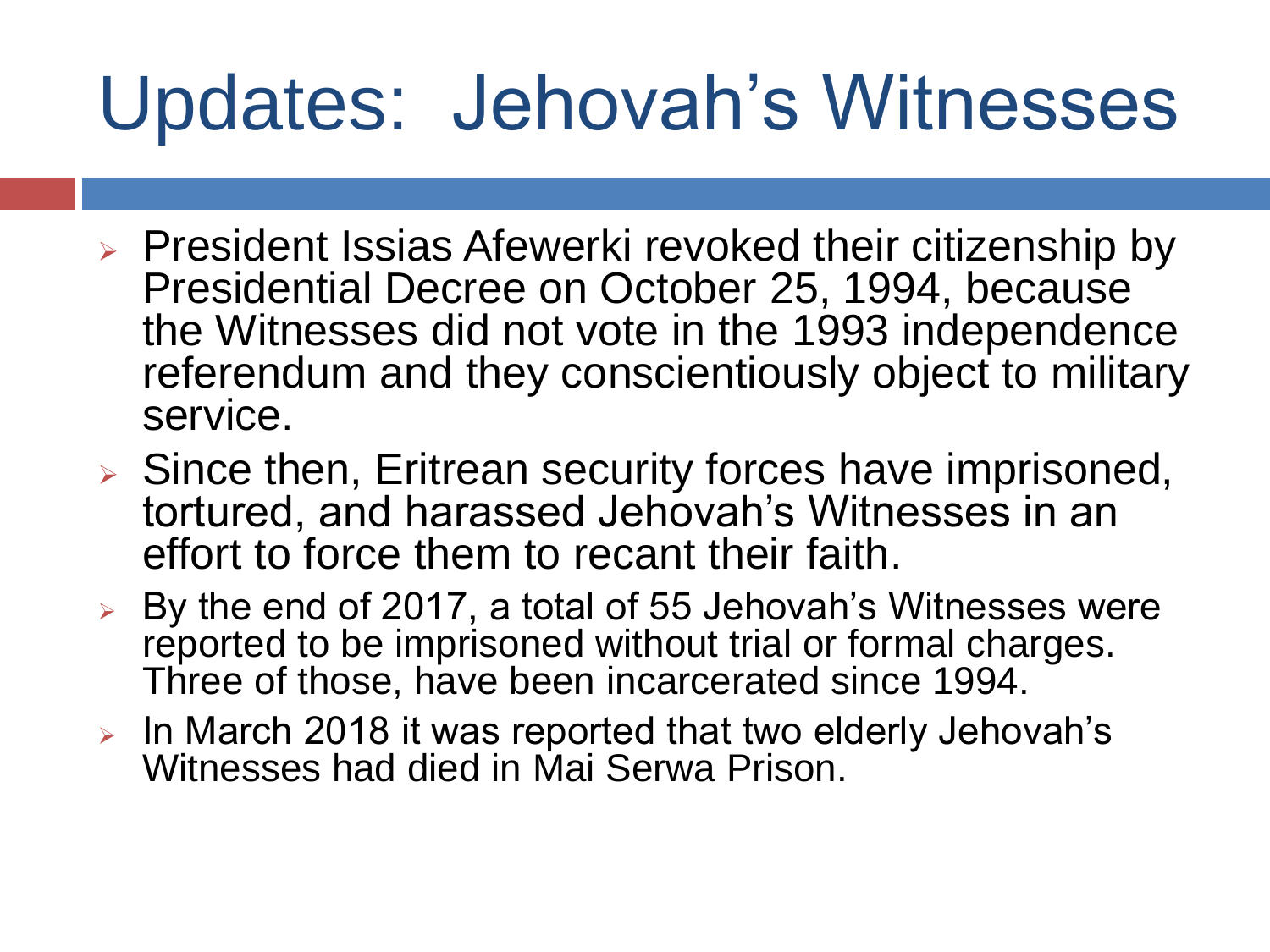### Updates on 'sanctioned' Christian **Groups**

**The Orthodox Church**: The government fully controls the Church personnel, administering Church finances and assets. It appoints its highest officials in disregard to Canonical laws.

- ➢ Priests oppose are detained and harassed. Many leave the country.
- ➢ The Patriarch of the Eritrean Orthodox Church, Abune Antonios, was illegally removed from office in 2006 and remains under house arrest reportedly under pressure to resign in favour of the progovernment bishop.

**The Catholic Church:** continues to suffer harassment including the closure of seminaries. When the administration of the seminary refused to close the Medhanialem Seminary in Asmara in September 2017, the government forcefully closed it and detained a nun and a priest (they were released a week later).

➢ Several cclinics and health centres run by the church were closed at the end of 2017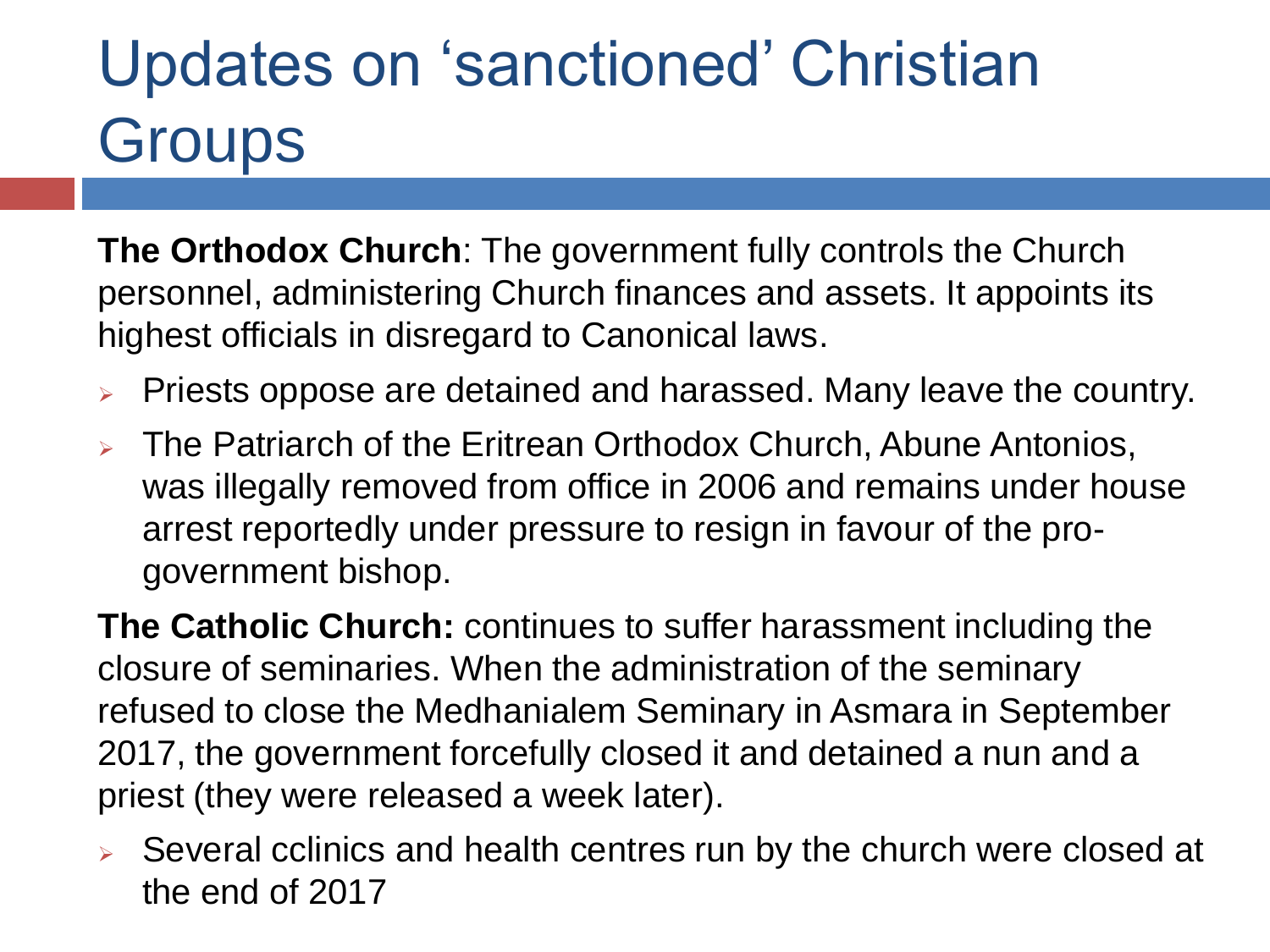#### Updates on Muslims

- ➢ Muslims have been detained and harassed under various pretexts since 1994.
- ➢ Similarly to the Orthodox they have been suffering increasing interference and demands to handover administration of education facilities.
- ➢ On 20 October 2017, Hajji Musa Mohammed Nur, the President of Al Diaa Islamic School in Asmara, was arrested, along with several others for opposing the government's attempted expropriation of the Al Diaa private Islamic school. This was followed by a rare but peaceful demonstration by the community showing the strength of sentiments against the decision.
- ➢ On 3 March 2018, the family of Haji Musa was told to recover his body from a hospital, he had died the day before in the Police Station, where he had been held since his arrest.
- ➢ Following his burial, hundreds were arrested, some as young as 13.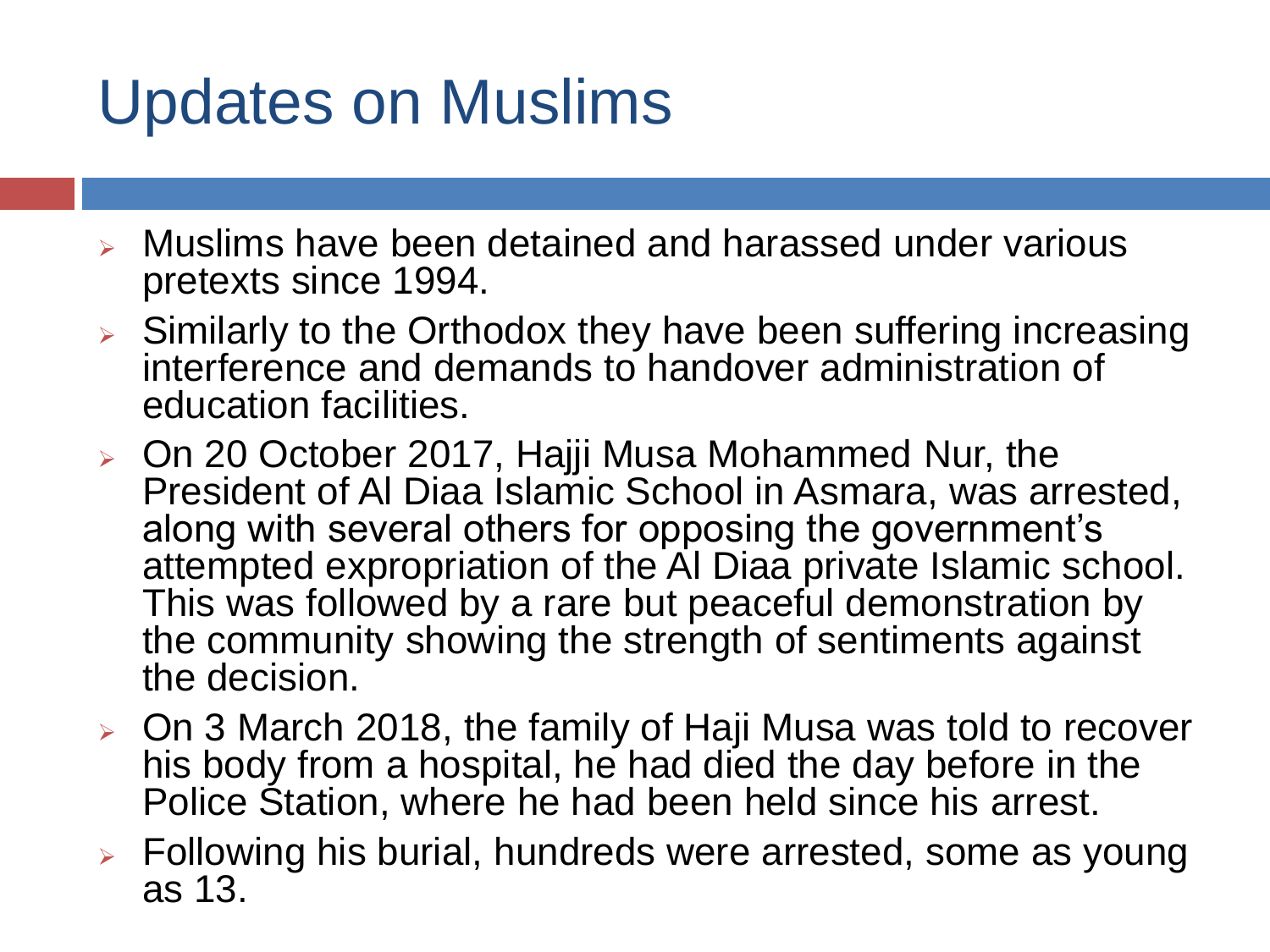## Conclusion

Over the last several years the government of Eritrea has on several occasions stated its preferences of the UPR mechanism for addressing human rights concerns. However the records of implementation of recommendations accepted clearly fall short of the professed commitment. We urge that the Human Rights Council (HRC) use

this current cycle to include a clearer mechanism tasking the government of Eritrea to live up to its often professed commitments to the UPR process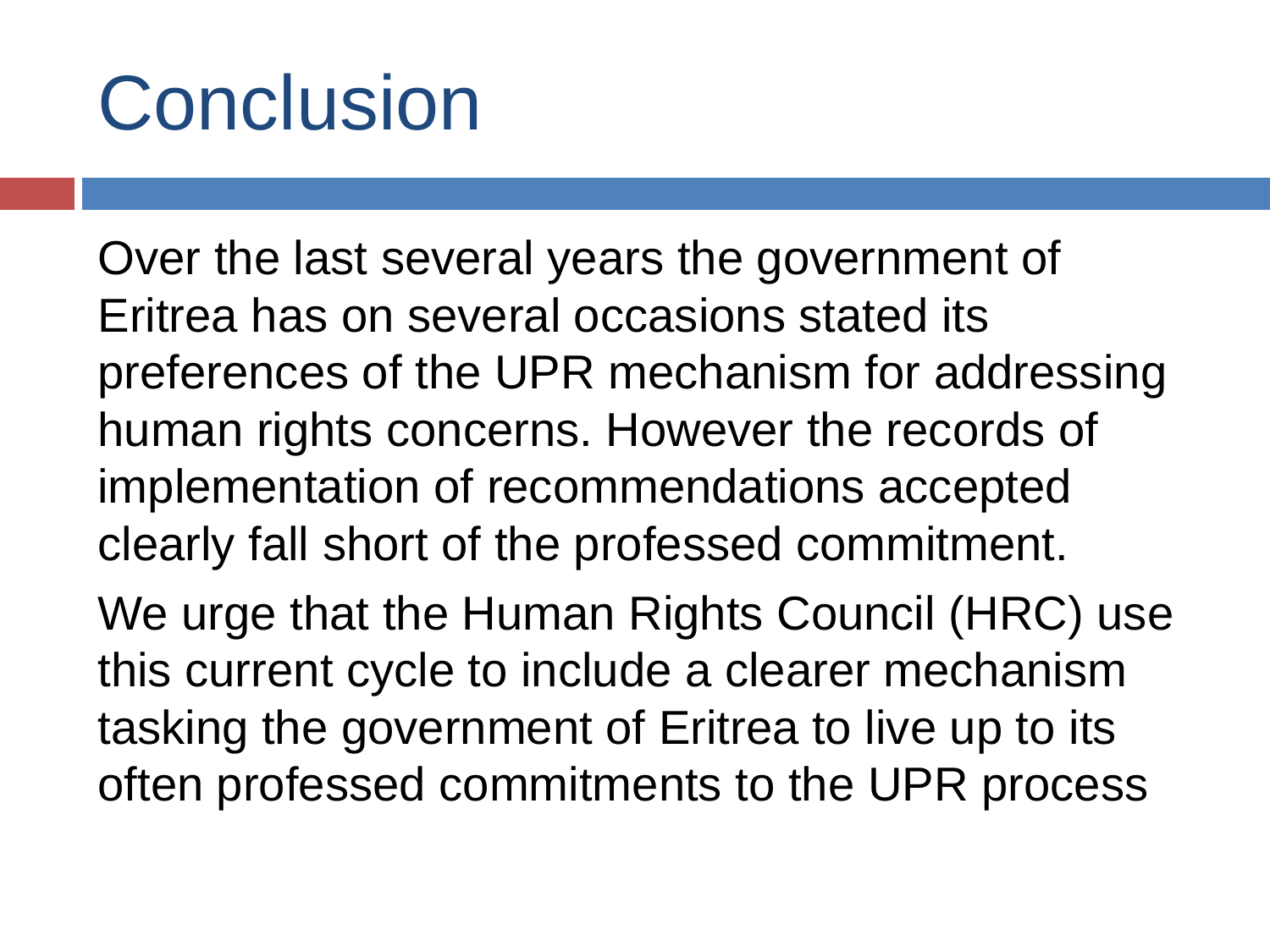## Recommendations

- $\vee$  Implementation of the ratified constitution
- $\checkmark$  Ensure the full enjoyment of the right to freedom of religion or belief for all citizens in accordance with the constitution and international statutes to which the nation is party, including the African Charter on Human and Peoples Rights (ACHPR), and the International Covenant on Civil and Political Rights (ICCPR)
- ✓ Implement the UN Convention Against Torture and Other Cruel, Inhuman or Degrading Treatment or Punishment (CAT). Eritrea has already acceded to the ICCPR and ACHPR, both of which prohibit the use of torture